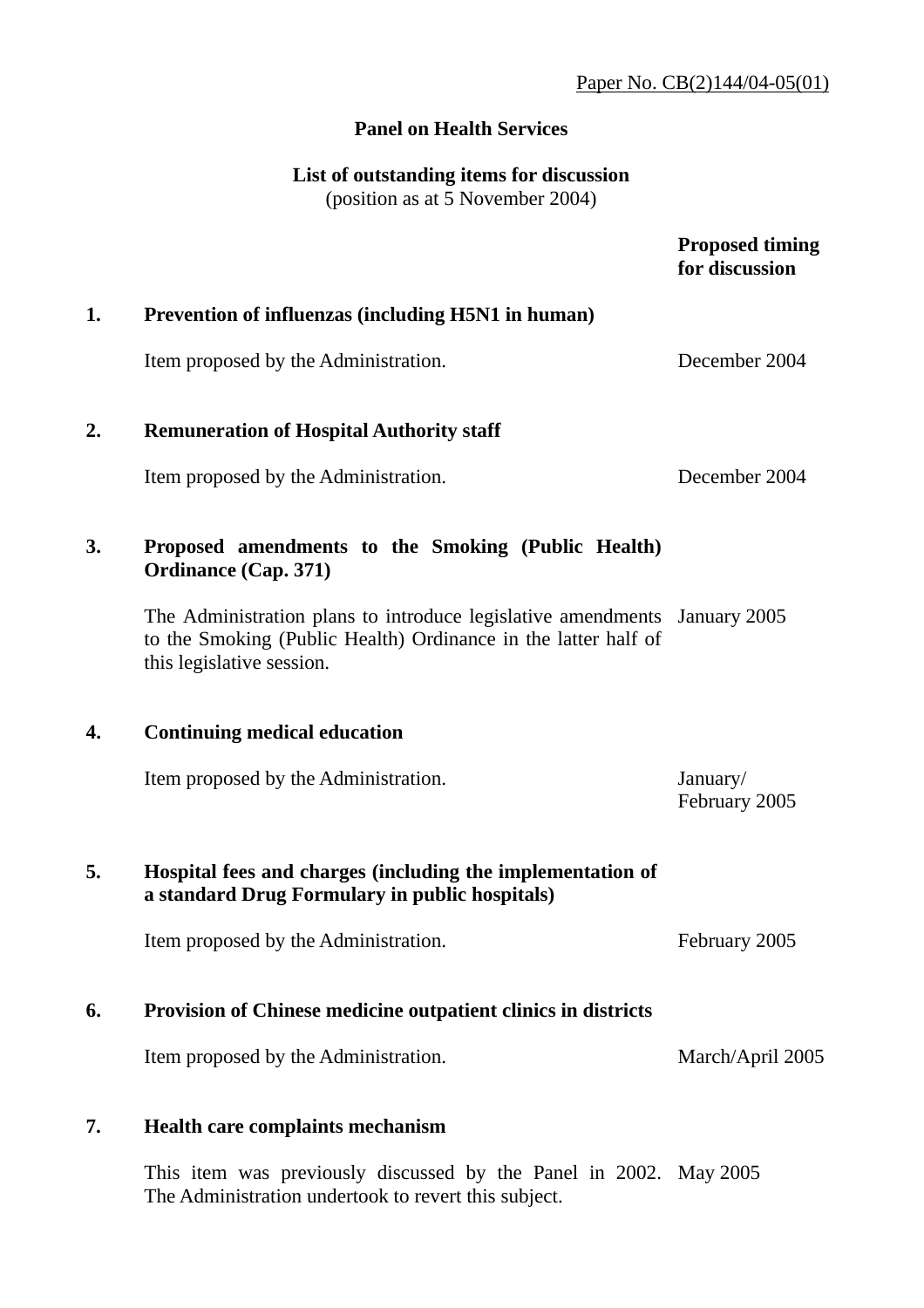## **8. Review of the Quarantine and Prevention of Disease Ordinance (Cap. 141)**

The Administration gave an undertaking to the Subcommittee May/June 2005 to monitor the implementation of the recommendations of the SARS Expert Committee and the HA Review Panel on the SARS Outbreak formed under the Panel to conduct a comprehensive revamp of the Quarantine and Prevention of Disease Ordinance (Cap. 141), having regard to the operational experience in combating the last SARS epidemic and the changing patterns of international trade and people movement and to better meet present day circumstances.

#### **9. New hospital on Lantau**

Item proposed by the Administration. June/July 2005

### **10. Redevelopment of Prince of Wales Hospital (PWH)**

Item proposed by the Administration.

The item was previously discussed by the Panel on 14 June 2004. Members requested the Administration to report in due course the outcome of the feasibility study to explore the Public/Private Partnership option to see if it could enhance efficiencies in the PWH project.

#### **11. Long-term health care financing**

Item proposed by the Administration.

Members were briefed on the key findings of the Administration's initial research on the feasibility of a medical savings scheme in Hong Kong, i.e. the Health Protection Account (HPA) scheme, on 14 June 2004. Members' views on the HPA scheme were mixed.

To be confirmed

To be confirmed